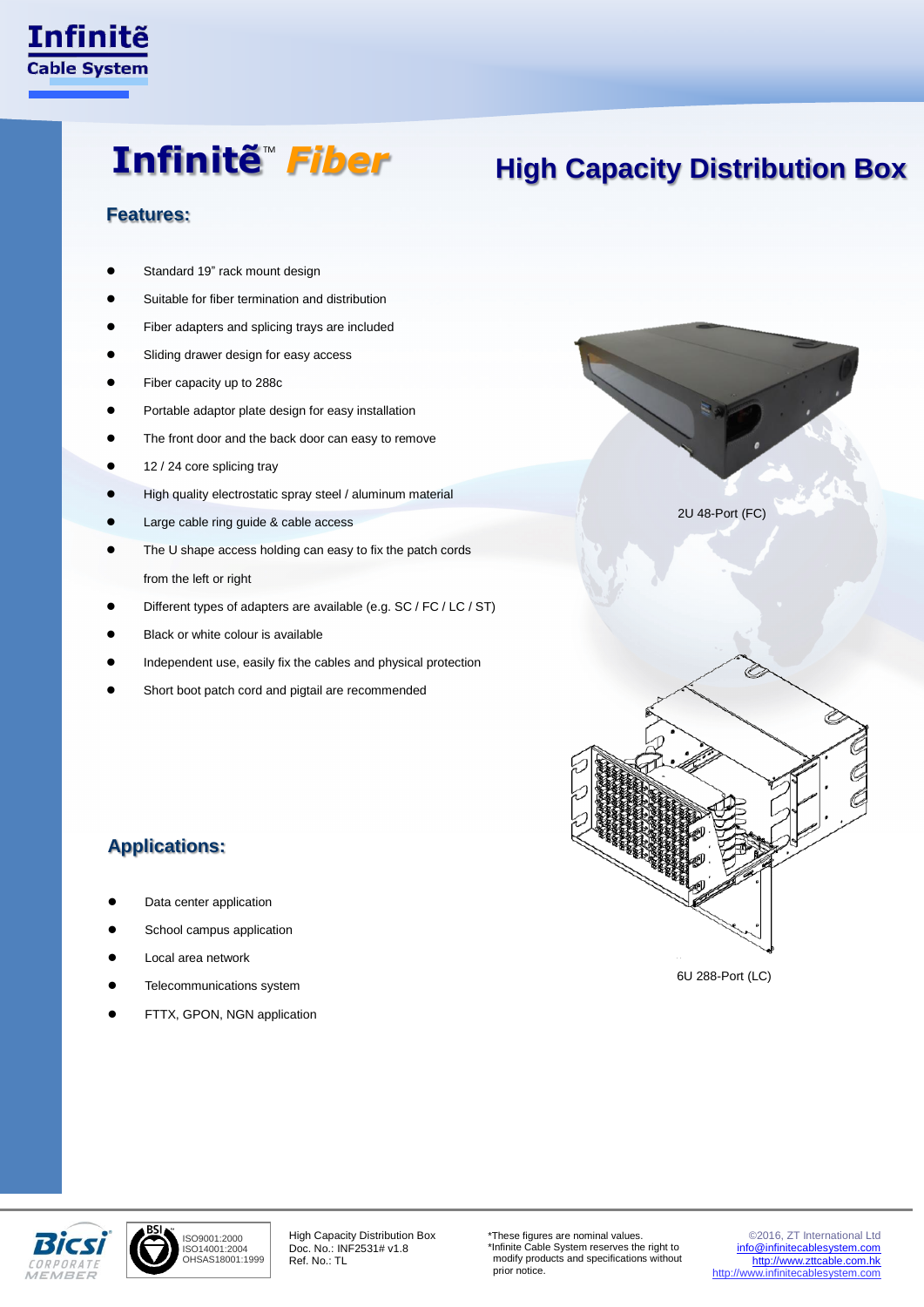# Infinitẽ<sup>™</sup> *Fiber*

### **Construction:**

Example: 192-Port



#### **Dimension:**

Example: 6U, 288-Port (LC) ODB







| Front view                              | Top view              |                                           | Side view                |
|-----------------------------------------|-----------------------|-------------------------------------------|--------------------------|
| <b>Description</b>                      | <b>Splicing trays</b> | Dimension (mm)<br>$(W \times D \times H)$ | <b>Rack Unit</b><br>(RU) |
| 48 Port Rack Mount Distribution Box     | 2                     | 482 x 330 x 86                            | 2                        |
| 96 Port Rack Mount Distribution Box     | 4                     | 482 x 330 x 175                           | 4                        |
| 144 Port Rack Mount Distribution Box    | 6                     | 482 x 330 x 260                           | 6                        |
| 192 Port Rack Mount Distribution Box    | 8                     | 482 x 330 x 310                           | 8                        |
| 144 Port LC Rack Mount Distribution Box | 6                     | 482 x 330 x 132                           | 3                        |
| 192 Port LC Rack Mount Distribution Box | 8                     | 482 x 330 x 175                           | 4                        |
| 288 Port LC Rack Mount Distribution Box | 12                    | 482 x 330 x 260                           | 6                        |



ISO9001:2000 ISO14001:2004 OHSAS18001:1999

High Capacity Distribution Box Doc. No.: INF2531# v1.8 Ref. No.: TL

\*These figures are nominal values. \*Infinite Cable System reserves the right to modify products and specifications without prior notice.

© 2016, ZT International Ltd [info@infinitecablesystem.com](mailto:info@infinitecablesystem.com) [http://www.zttcable.com.hk](http://www.zttcable.com.hk/) [http://www.infinitecablesystem.com](http://www.infinitecablesystem.com/)